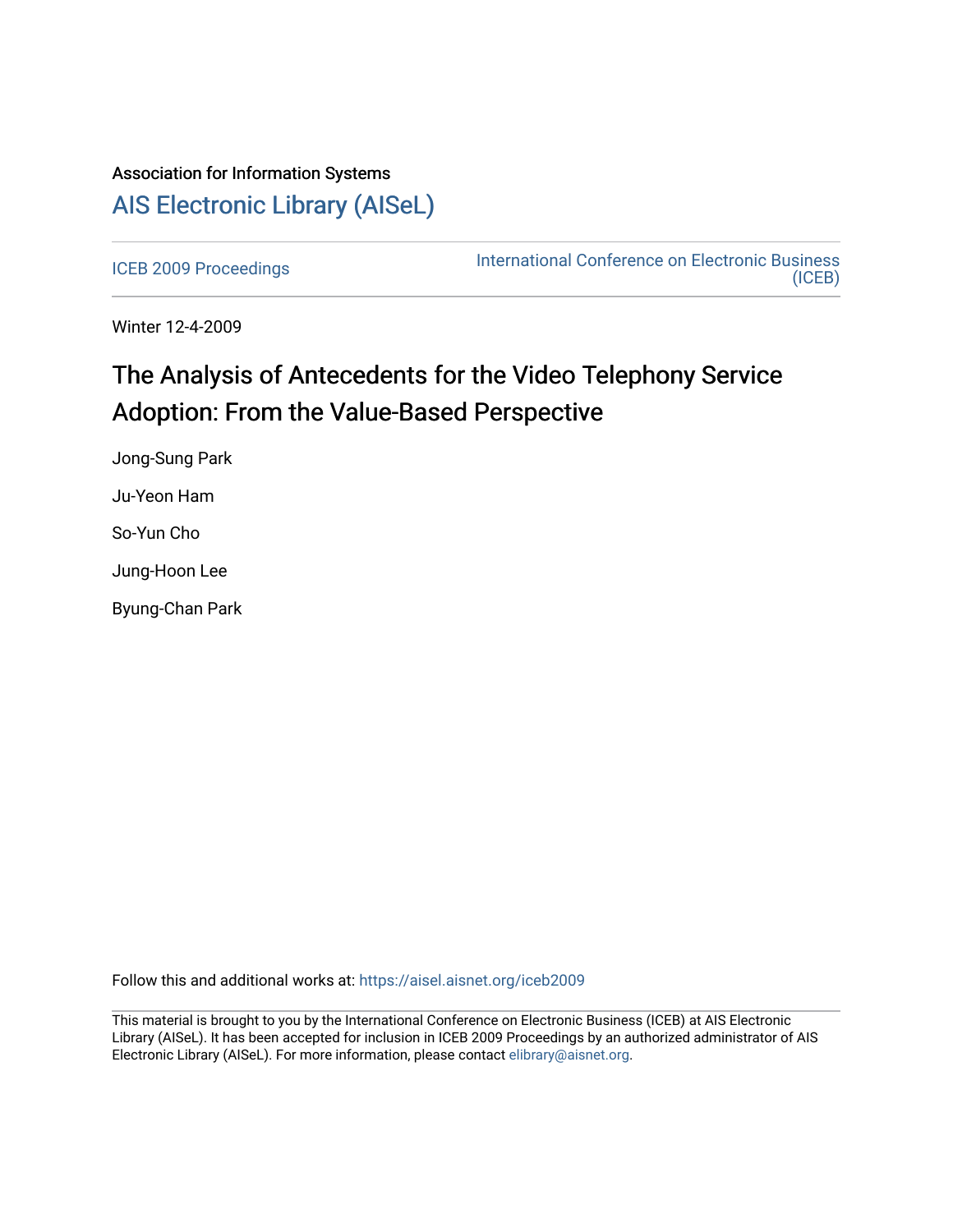## **THE ANALYSIS OF ANTECEDENTS FOR THE VIDEO TELEPHONY SERVICE ADOPTION: FROM THE VALUE-BASED PERSPECTIVE**

Jong-Sung Park<sup>1</sup>, Ju-Yeon Ham, So-Yun Cho, Jung-Hoon Lee<sup>2</sup> and Byung-Chan Park<sup>3</sup> Graduate School of Information Yonsei University, Seoul, South Korea

<sup>1</sup>bizajou@yonsei.ac.kr; <sup>2</sup>jhoonlee@yonsei.ac.kr; <sup>3</sup>divetochani@yonsei.ac.kr

#### **Abstract**

Korean Telecommunications Industry has a large scale market and boasts on high service quality and high technologies enough to provide the Video Telephony Service (VTS) satisfactorily. For many years, Korean telephone companies have been investing enormous sums to advertise their services widely and to allow their customers to change their cell phones for the third-generation (3G) devices indispensable for the service. However, despite their efforts, the VTS adoption rate in Korea is very low and it seems that customers seldom feel the necessity to use. From this viewpoint, it becomes necessary to find the antecedents influencing the intention to use for the VTS empirically. For this purpose, we proposed several hypotheses from the perspective of the Value-based Adoption Model (VAM). VAM is a conceptual model suggested to overcome some limitations of the Technology Acceptance Model (TAM) in explaining the adoption of new Information and Communication Technology (ICT) such as Mobile Internet where customers play the role of service consumer rather than simply technology users. We conducted a survey on 125 samples and found that customers perceive the value of VTS when they can recognize the service is functionally useful (Perceived Usefulness) and when they feel they can put themselves forward by using it (Self-Expression). On the other hand, the other factors including Technical Complexity, Privacy Concern and Perceived Price (Fee) don't have statistically significant influences on the Perceived Value of VTS.

**Keywords:** Video Telephony Service, Technology Acceptance Model, Value-based Adoption Model, Perceived Value, Self-expression

#### **1. Introduction**

Since CDMA was commercialized 10 years ago, the Korean telecommunication market has significantly matured with skyrocketing numbers of subscribers exceeding 41.1 Million (almost 80% of the total population) as of March. 2007 [22].

Given this, telecommunication service providers in Korea have started seeking new profit sources, focusing on the highly advanced, WCDMA-based Video Telephony Service (VTS).

To win the full-blown VTS battle starting from March of 2007, the service providers have significantly invested in distributing WCDMA-based terminals widely, as a sound platform for VTS expansion.

As a result, the number of VTS-enabled handset holders among total mobile subscribers has reached 16 Million as of October. 2008.

However, despite such efforts, VTS usage rate has remained remarkably low.

For instance, the statistics of the providers indicates that the number of users utilizing VTS more than once, via free promotion, has been on the rise, but this growth has not been translated into actual sales [26] [40].

Additionally, a public survey on VTS showed that the majority of 51.1% responded expressing that they had "Feeling no need for VTS" [29].

In short, the role of VTS in daily life has not yet materialized in Korea [30].

There were similar attempts to expand VTS usage in Japan and America, but this effort mostly failed.

Many researchers concluded that VTS technical issues such as 'Image quality' or 'system quality' did not fully satisfy customer expectation, but at the same time, the overstretched attempt to create a new market based on the perspective of supplier/technology capability, without sufficient analysis on customer needs, also largely contributed to the failure [36] [45].

Therefore, Korean telecommunication providers should not pursue the same strategy, but rather create a service extension strategy based on a full understanding of customer needs.

A starting point of understanding customer needs in this area begins with an understanding of the critical elements that create user appreciation arising from the VTS service value proposition.

However, most VTS studies have focused on technological aspects of VTS.

Typically that is the direct motivation behind this VTS study, aiming to answering the following two questions.

*I. What elements do have impact on VTS adoption?*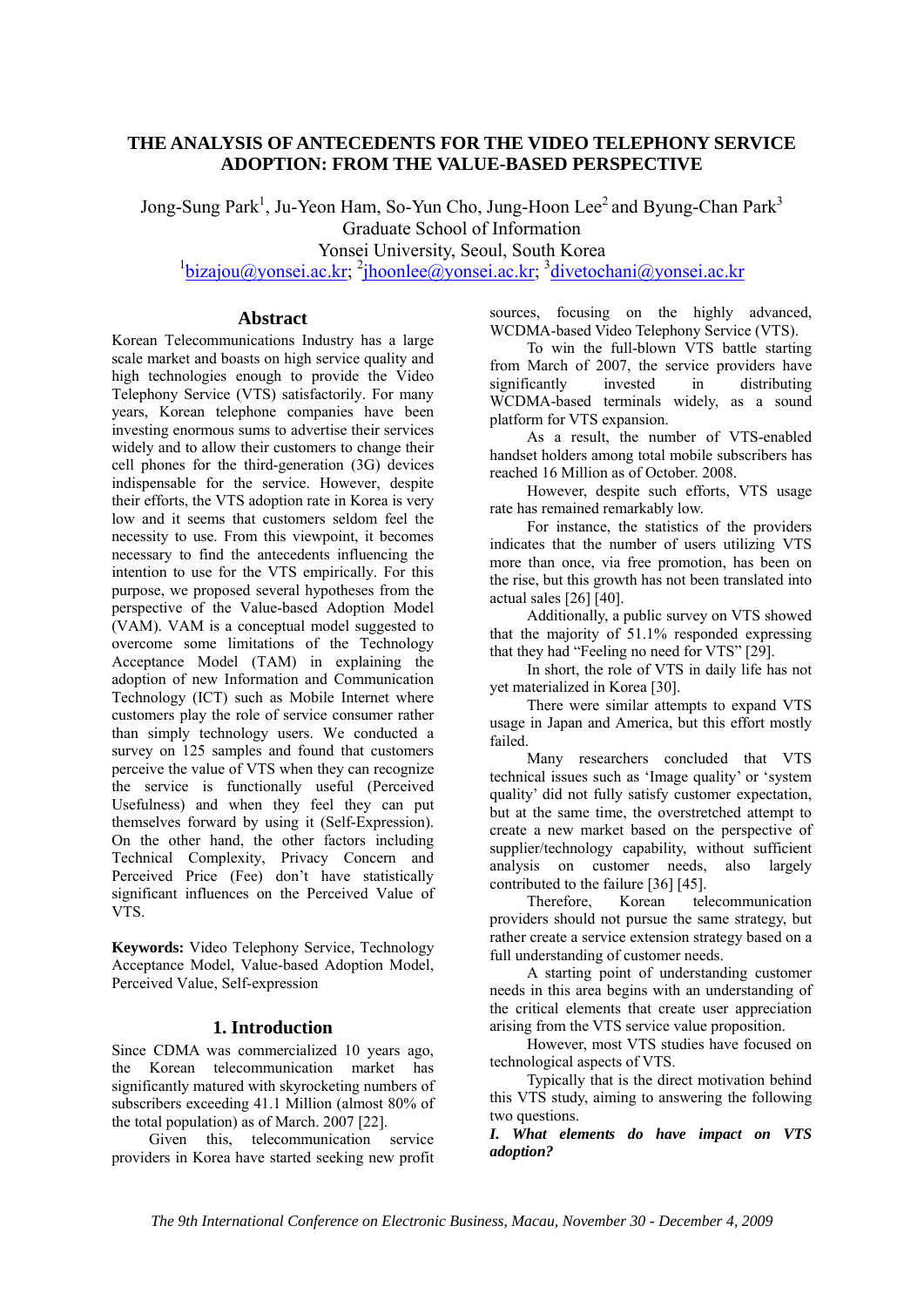#### *II. Among them, what is the most decisive element in evaluating VTS value?*

In the following Chapter, the definition and implication of a Value-based Adoption Model, the key Model of this research, will be discussed.

Then, it establishes a major research hypothesis based on the theory, in order to develop a quantifiable model through regression analysis, highlighting its implications.

This study will help observe when and in which case users appreciate the value of VTS, bringing practical benefits in creating a new marketing strategy to the telecommunication service providers.

## **2. Background and Hypotheses Building**

### **2.1. Value-based Adoption Model (VAM)**

Discovering the full value of an equipment or device requires users to have the ability to sufficiently use it. And its sufficient usage requires users to adopt it as his or her personal device, both physically and psychologically.

Many IT researchers have recognized the importance of User Acceptance and consistently studied what is the pre-requisite in making a new technology valuable to users.

In regard to this, well-known theories are including 'Theory of Planned Behavior [54]', 'Social Cognitive Theory [3] [4]', 'Unified Theory of Acceptance and User of Technology (UTAUT: [60])', 'Theory of Diffusion of Innovations [35]', and 'Technology Acceptance Model (TAM: [9])'.

Among them, the Technology Acceptance Model (TAM) is simple to understand and highly reasonable, and well-explained, thereby it is widely accepted by researchers. Davis(1989) insisted that elements directly affecting the level of User Acceptance are Usefulness and Ease of Use [9].

However, TAM was designed based on the scenario where a user must use IT Artifact, including a mandatory system or process and the supporting technology, to carry on his or her job as a member of a specific organization [27].

Given that characteristics, TAM has its own limitation in observing User Acceptance when a user is both a technology user and service consumer such as for mobile internet usage [27].

Before moving on to more details, it is worth considering the meaning of 'Perceived Value'.

Perceived Value is the value that users appreciate, following product or service consumption, and is calculated by subtracting total costs(sacrifice) required up to the final purchase decision as well as its usage costs from benefits gained during the course of its consumption [63].

Also it was confirmed that Perceived Value positively influences purchase (adoption) intention [33] [53].

In a company introducing TAM, the company itself, instead of a user, takes business cost required for utilizing IT Artifact (IT functionality). (In fact, TAM does not cover the sacrifice specifically, but only focuses on the benefits resulting from new IT functionality usage, including Usefulness and Ease of Use)

Particularly, in most cases, the purpose of a new IT functionality is decided by the organization itself as a company policy, instead of by users directly. Furthermore, the authority to determine the value of its consistent use is unlikely to be granted to users [27].

As for mobile-Internet, however, its consistent use is dependent on intended requirements of individual users and its future usage is also largely determined by user's appreciation of the value following their service consumption [27].

Kim et al.(2007) understood the area that cannot be explained by TAM, then suggested Value-based Adoption Model(VAM) to complement TAM [27].

The following Figure 1 is a conceptual model of VAM.



**Figure 1. Conceptual Model of VAM** 

As Figure 1 shows, VAM is designed based on Perceived Value of Zeithaml(1988) [63]. In other words, Perceived Value of products or services is produced through a total sum of benefits and costs following consumption.

Just like the mobile internet, VTS users can be both new technology adopters and service users.

Having said that, establishing a VAM-based research model helps analyze which elements impact VTS Adoption Intention by users.

#### **2.2. Perceived Benefit**

When do consumers start to recognize value?

Sheth(1983) suggested a Integrative theory of exploring consumer repurchase motivation, asserting that there are two motivations at play in buying products or services [48]. The first is 'functional need', indicating an easy access to and availability of products that consumers want to purchase and the second is emotional and subjective values that consumers expect after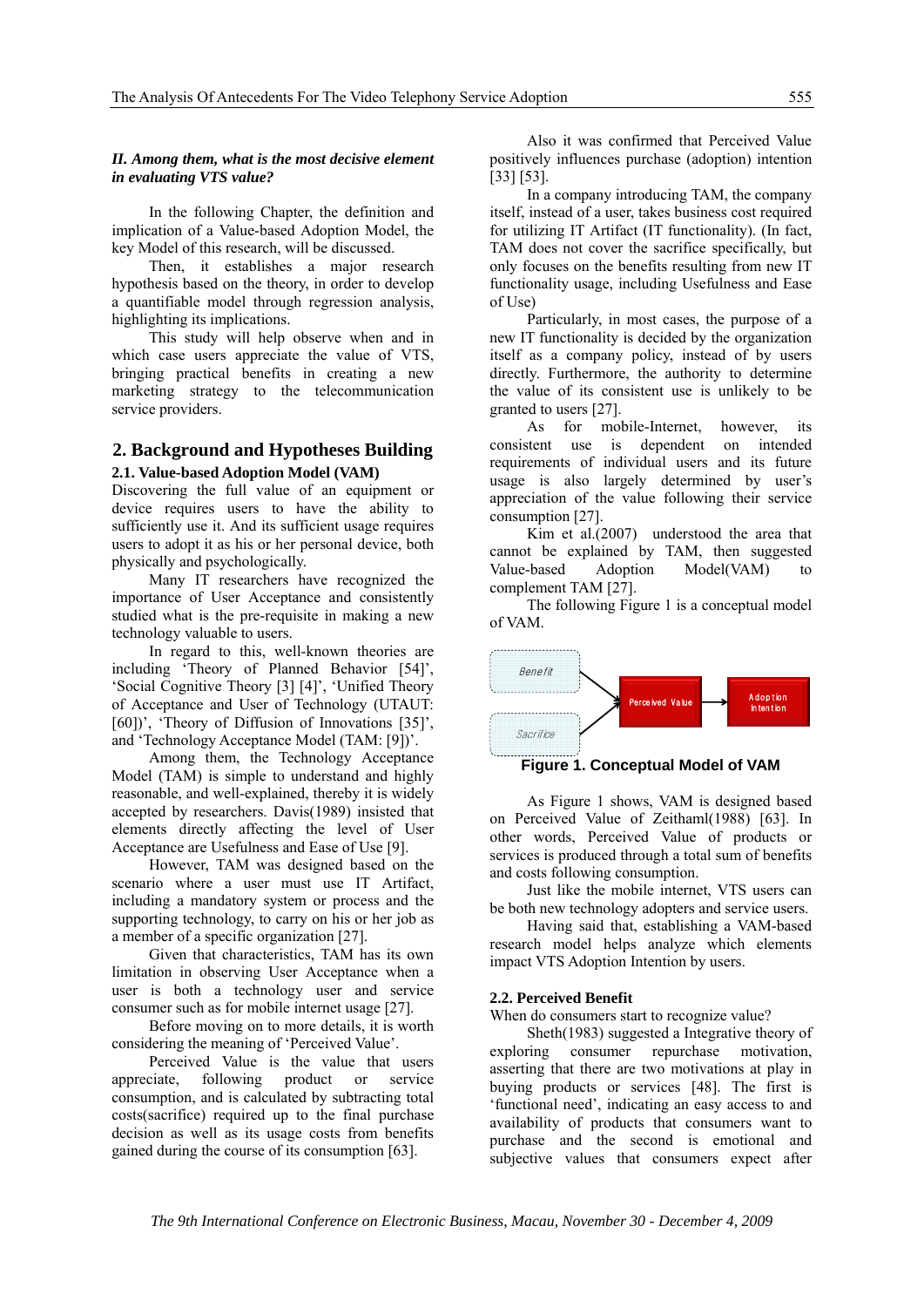consumption [48].

Since then, many researchers have further developed this theory into a specific concept. Particularly, Rintamaki et al.(2006) categorized values following consumption into Utilitarian value, Hedonic value, and Social value and corroboratively proved that they are mutually exclusive [42].

Utilitarian value is appreciated by removing the functional needs that Sheth(1983) conceptually distinguished [48]. For instance, when consumers save costs during service consumption (monetary savings) or feel convenience (convenience) as a result of using this service, they are thought to be appreciating Utilitarian value [42].

Hedonic value defines the sense of pleasure being enjoyed during the course of consumption itself [6] [21].

Social value originates from consumer belief that they are distinguished among the public by consuming specific products or services [7] [49] [51].

Given the study history above, this document covers the values sensed by VTS users, from the three aspects of Perceived Usefulness, Enjoyment, and Self-Expression.

#### **2.2.1. Perceived Usefulness (PU)**

Many IS researchers have studied diverse variables affecting new technology adoption and stressed the significance of user's conviction or attitude [12] [17] [18] [24].

Especially, the concept of Perceived Usefulness has been recognized as a critical determinant of user behavior [9] [43] [46].

Here, Perceived Usefulness is defined as 'the confidence in specific systems improving personal work performance [9].

The result of different IS studies confirms that Perceived Usefulness is significant for technology adoption [27].

Considering such study results above, following hypothesis can be established for this VTS study.

#### *H1. The stronger conviction that VTS is useful, the higher Perceived Value that users appreciate.*

#### **2.2.2. Enjoyment (EN)**

Consumers are pursuing fantasies, feeling, and fun in their consumption. Holbrook & Hirschman(1982) define this phenomenon as 'Hedonic Consumption' and explain that it significantly defines consumer behavior [21].

Many marketing studies prove that a consumer's emotion and feeling, following their consumption, serve as critical variables in their appreciation of the value of a service (e.g., [32]).

If the previously mentioned 'Perceived Usefulness' is related to Utilitarian value, product or service functional value, the Hedonic value is more subjective and emotional.

Turel et al.(2007) coined the expression of Emotional Value, indicating the comprehensive feeling of Enjoyment, Pleasure or/and Anxiety following the usage of product or service [58].

Among those feelings, this study particularly focuses on Enjoyment coupled with 'VTS' usage.

Davis et al.(1992) confirmed that Enjoyment affects Intention to use by extensively applying existing TAM. However, he added that its impact is smaller than the one expected from Perceived Usefulness and Ease of Use [10].

However, Heijden(2004) argued that such analysis results from insufficient categorization, by purpose, of Information system in relation to this study. He insists that we need to separately observe the system designed to provide effective function and the system that delivers pleasure to users. He names the first as the Utilitarian system while the second as the Hedonic system [59].

According to his corroborative study on film information websites, the impact of Enjoyment on Intention to use in the Hedonic system is much larger than that witnessed in Perceived Usefulness (Heijden, 2004).

Given all of the above, VTS becomes one of the Hedonic system examples, thereby new assumptions are established as follows:

#### *H2. The more users enjoy VTS, the higher their Perceived Value would be.*

#### **2.2.3. Self-Expression (SE)**

According to existing studies, consumption itself can be described as 'social activity of expressing the individual to others' [49].

Consumers strongly confirm or strengthen their social identity during product or service consumption [16]. At the same time, they express their social status [42] and further consolidate personal relationships thanks to unlimited time and space in displaying their own interests in others [31].

Leung & Wei (2000) argued that mobile service usage would be one of the greatest ways to display strong personality and social status [31]. And Pihlstrom & Brush (2008) confirmed that the social value delivered by the mobile service largely determines the service value [41].

This study focuses on Self-Expression, the level of confidence in the strong power of expressing a user social status and individuality following VTS consumption.'

#### *H3. The stronger that the VTS user feeling is that*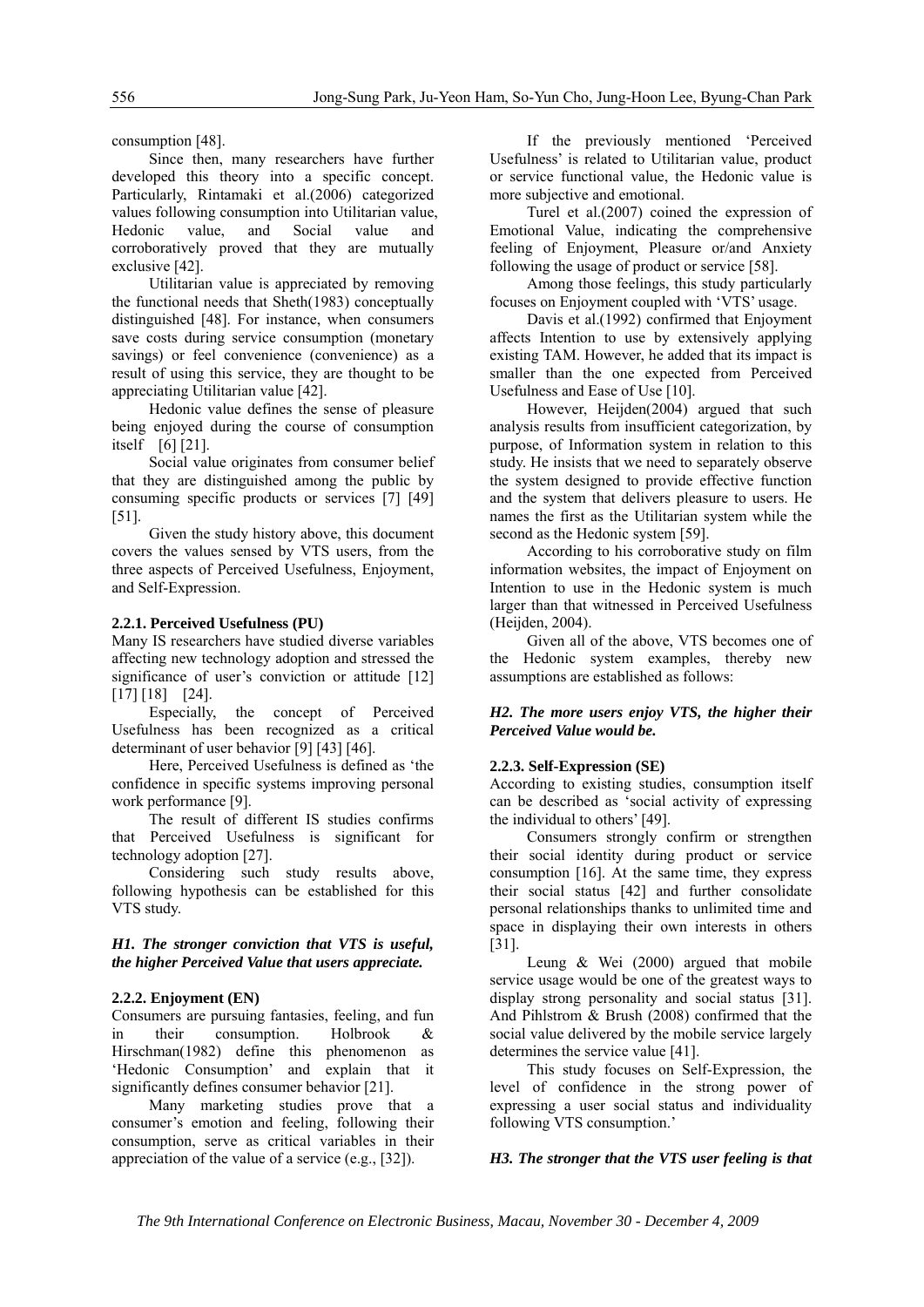*their social status and personality can be displayed following VTS usage, the higher Perceived Value they can appreciate.* 

#### **2.3. Perceived Sacrifice**

Perceived Sacrifice means the portion that users have to give up or sacrifice for acquiring a product or service. It consists of monetary and non-monetary aspects.

Product price and service fees are a great example of monetary sacrifice while personal effort, time, and complaints about lower-than-expected service quality are examples of non-monetary sacrifice [27].

This study considers monetary and nonmonetary sacrifice, expected to be experienced following VTS consumption, from four perspectives of Technical Complexity, Quality Uncertainty, Privacy Concern, and Perceived Price.

#### **2.3.1. Technical Complexity (TC)**

Complexity coupled with new innovation, impacting potential users, serves as an obstacle to its extension and application for business tasks [57].

Here, complexity is defined as the difficulty in understanding and using the innovation content and value [44].

Many MIS studies on IT adoption confirmed that such complexity affects Adoption Intention, but the negative impact gradually declines following user's adaptation to the new technology [27] [56] [60].

Following the launch of the VTS service 2 years ago, its market penetration is still low.

Having said that, most users are still unfamiliar with VTS and for them, it is still difficult to operate VTS terminals and its features.

And ultimately it is reasonable to infer, such a position is likely to undermine the service usage value.

#### *H4. Complexity following VTS usage affects Perceived Value on VTS.*

#### **2.3.2. Privacy Concern (PC)**

VTS was once thought to offer more natural and better communication than voice phone, becoming the choice of communication in the market [38].

However, against this expectation, VTS failed to deliver business success [36], because the attitude of the majority VTS users, during a call was more likely to be formal, exaggerated, and unnatural, compared to the voice call [47].

Especially, the users had privacy concern due to VTS power of revealing the details of the backgrounds during calls [38].

Against this backdrop, a hypothesis can be

established as follows.

#### *H5. The bigger privacy concern following VTS consumption, the lower Perceived value it has.*

#### **2.3.3. Perceived Price (PP)**

Helson (1964) developed a 'Adaptation-Level theory', explaining how consumers build their attitude toward product price.

According to this theory, consumers consider objective price, actual price, as well as their own internal reference price to evaluate the appropriateness of the price [19] [20].

As a psychological price in consumer cognition system, the internal reference price serves as a standard to decide whether the actual price is high or low [15] [19] [34] [62].

The internal reference price is decided or adjusted by consumer's purchasing experience and expectation derived from similar products [19].

Another study based on a similar logic, where consumer attitude toward mobile-internet service is affected by consumer's long-term experience of a free wired internet service [2], supports that previous consumption experience influences a customer attitude toward further purchases.

The Adaptation-Level theory implies that there is no appropriate price that all consumers can generally accept. In other words, the objective price cannot be a valid concept when evaluating the co-relationships between price and quality or between price and value, like in this study.

Against this backdrop, Perceived Price (PP) appears to supplement the objective price. In short, PP indicates consumer's subjective evaluation of the price, decided via the mechanism between the objective price and the internal reference price [25].

Chang & Wildt(1994) confirmed that the objective price and the internal reference price forge a positive and negative relationship with Perceived Price, respectively [8].

And Perceived Price undermines Perceived Value, according to various studies (e.g., [8] [13] [55] [27]).

VTS charges a higher objective price than a voice call. Furthermore, the fee of the voice call (serving as the internal reference price to VTS users), which is the long-term user choice and VTS-similar service, is relatively more affordable.

Given that, VTS Perceived Price is likely to be decided at a higher level. Such a higher Perceived Price is expected to reduce VTS's Perceived Value.

Therefore, another hypothesis can be established as follows.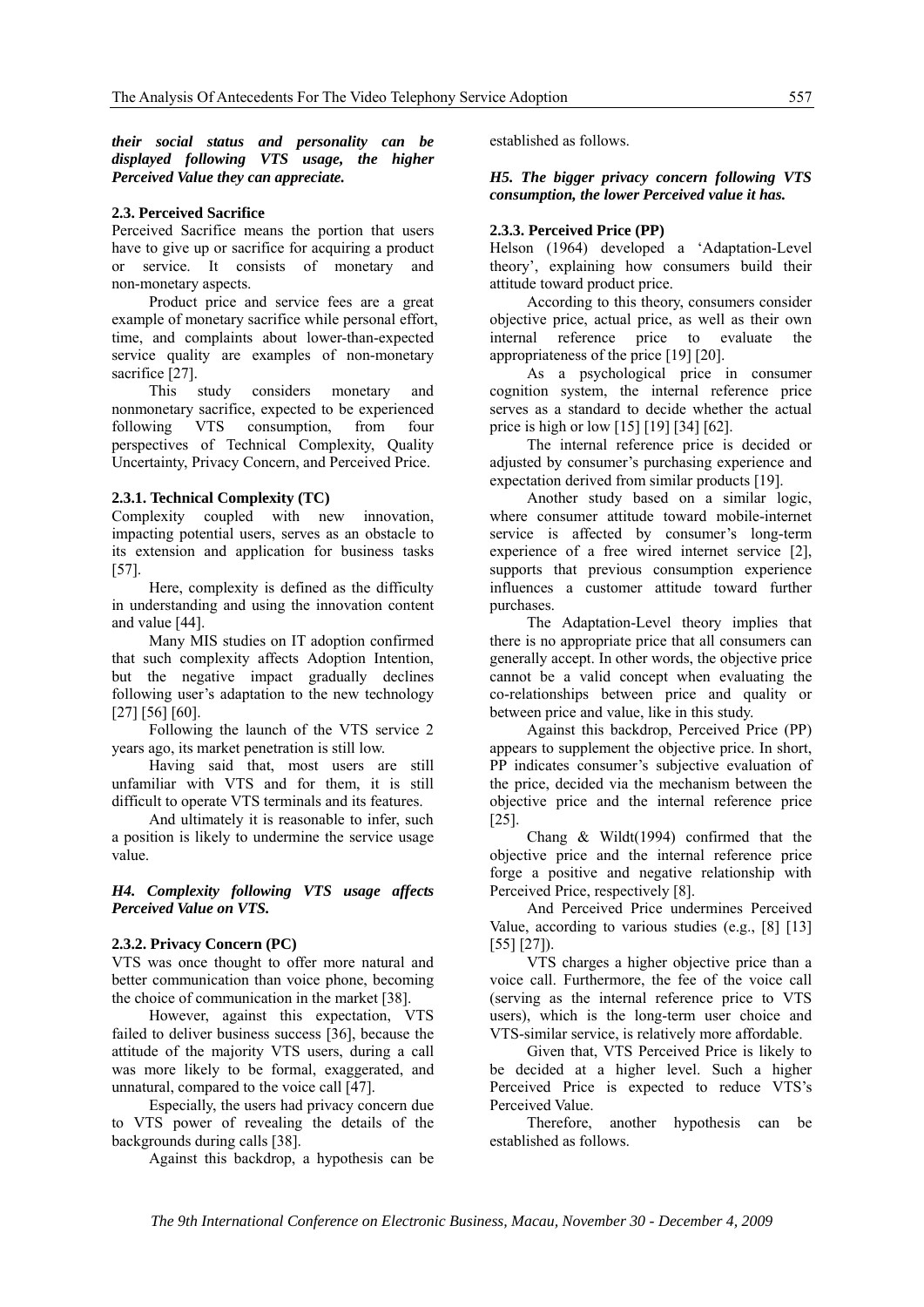*H6. The higher VTS Perceived Price, the lower VTS Perceived Value.* 

#### **2.4. Adoption Intention (AI)**

Intention is the anticipated or planned future behavior of individuals, meaning the subjective probability of user conviction and attitude being translated into actual behavior [14].

A "Behavioral intention in decision-making" model directly defines a specific behavior [23] and Ajzen & Fishbein(1980) insisted that such a behavioral intention is highly likely to be translated into actual behavior [1].

Intention behavior in marketing indicates the user's psychological state created right before actual product purchase. Many studies prove that the behavioral intention is highly correlated with the actual purchase [28].

Diverse marketing studies confirm that Perceived Value does decisively influence the consumer purchase intention and purchase decision-making [33] [39] [63].

Therefore, it is reasonable to infer that high VTS Perceived Value can be translated into a high adoption intention.

#### *H7. The higher VTS Perceived Value, the higher adoption intention.*

#### **3. Research Methodology**

#### **3.1. Data Collection**

To statistically verify the hypotheses, a survey was conducted, targeting people in their 20s to 50s who once used or are using VTS.

As a result, 125 samples were verified by sorting out meaningless answers from a total of 176 samples.

The demographical distribution of respondents is as follows.

The following Table 1 shows that people in their 20s and 30s account for almost 84% of total respondents.

| Age interval | Percentage |
|--------------|------------|
| $20 \sim 25$ | 16%        |
| $26 \sim 30$ | 40%        |
| $31 \sim 35$ | 28%        |
| $36 \sim 40$ | 12%        |
| $41 \sim 45$ | $2\%$      |
| $46 \sim 50$ | $1\%$      |
| $51 \sim 60$ | $1\%$      |
| <b>Total</b> | 100%       |

**Table 1. Age distribution** 

Job distribution shows that respondents with jobs represent majority, followed by students of 31% and professionals of 17%.

**Table 2. Job distribution** 

| Job               | <b>Percentage</b> |
|-------------------|-------------------|
| Expert/Specialist | 17%               |
| Office worker     | 50%               |
| Student           | 31%               |
| Self-employed     | $1\%$             |
| Etc.              | $1\%$             |
| <b>Total</b>      | 100%              |

#### **3.2. Operationalization of Constructs**

The operational definitions on construct and measure items employed in this study are stated in Appendix A.

#### **4. Data Analysis and Results**

#### **4.1. Reliability and Validity of Measure Items**

Factor analysis was conducted to confirm the construct validity of measure index and Cronbach's alpha value was checked to ensure internal consistency among relevant measure index.

Analysis results confirmed that in most cases, the factor loading of the measure index recorded higher than the general standard of 0.7 and Cronbach' alpha value was also above the standard of 0.7 [37], indicating the validity and reliability of the measure index.

However, Perceived Usefulness and Enjoyment appear to be combined as one factor. That will be covered in detail in the Discussion section below.

#### **4.2. Hypotheses Test**

Multiple regression analysis was conducted with SPSS 12 in order to statistically verify the cause and effect among constructs and the following is a review summary of the resulting hypothesis.



**Figure 2. Summary of Hypotheses Tests** 

Analysis results show that Perceived Value (PV,  $\beta$  = 0.70, p < 0.01) has a meaningful impact on Adoption Intention( $R^2 = 0.48$ ).

Also Perceived Usefulness ( $\beta$  = 0.55, p < 0.01) and Self-Expression ( $\beta$  = 0.16,  $p \le 0.10$ ) among 6 independent variables meaningfully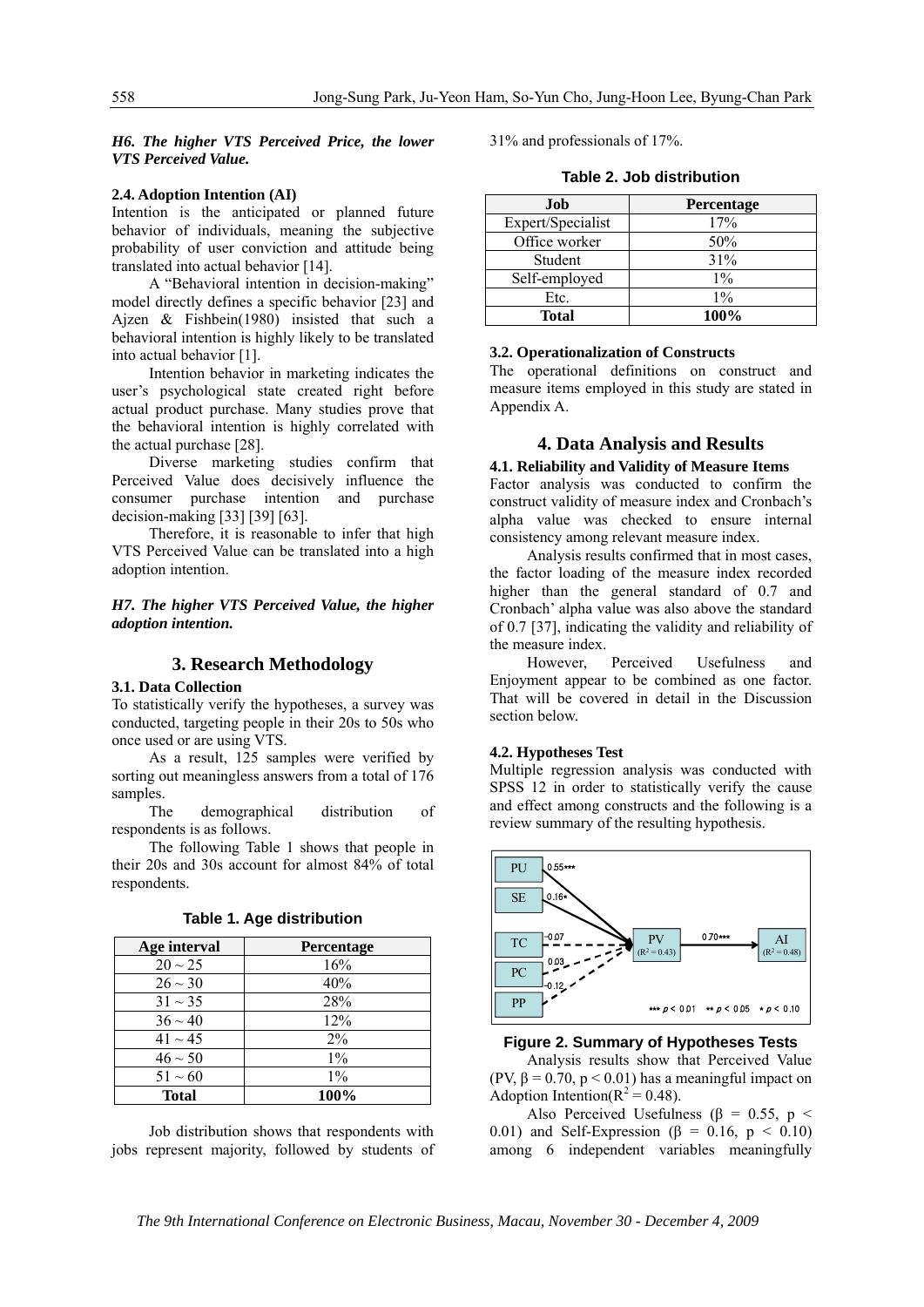influences Perceived Value ( $R^2 = 0.43$ ).

Checking the Variance Inflation Factor (VIF) was required to verify Multicollearity among constructs, and its value was somewhere between 1.05 and 1.53, much lower than a generally accepted standard of 10, proving there is no multicollearity issue.

Meanwhile, according to the methodology of Baron & Kenny (1986) [5], the mediating effect of Perceived Value was reviewed to see which mediating effect is working between independent and dependent variables, or in other words, whether it is a partial or perfect mediating effect. However, the analysis scope was only limited to Perceived Usefulness and Self-Expression which have statistically significant effect-and-cause relationship with Perceived Value.

The following table displays the test result of mediating effects.

| <b>Step</b> | DV        | IV             |               | $R^2$       |
|-------------|-----------|----------------|---------------|-------------|
|             |           | Variable       | Beta          |             |
| 1.1         | <b>PV</b> | PU             | $0.648***$    | 0.415       |
| 1.2         | AĪ        | PU             | $0.702***$    | 0.488       |
| 1.3         | AI        | PU             | $0.429***$    | 0.588       |
|             |           | PV             | $0.420***$    |             |
| 2.1         | <b>PV</b> | SЕ             | $0.450***$    | 0.196       |
| 2.2         | AI        | SE             | 0.366***      | 0.113       |
| 2.3         | AI        | SЕ             | 0.028         | 0.480       |
|             |           | PV             | $0.686***$    |             |
|             |           | *** $p < 0.01$ | ** $p < 0.05$ | * $p < 0.1$ |

**Table 3. Testing the mediating effect of Perceived Value** 

The test result proves that Perceived Usefulness has a partial mediating effect between its perceived value and adoption intention while confirming a perfect mediating effect between Self-Expression and Adoption Intention.

#### **5. Discussion and Conclusion**

#### **5.1. Discussion and Conclusion**

As we confirmed above, when users feel that the VTS service is useful (Perceived Usefulness) and that they can better express themselves (Self-Expression), they will appreciate the VTS value proposition.

However, as the analysis demonstrates, the construct of Perceived Usefulness is combined with the construct of Enjoyment.

The reason behind this can be explored from different perspectives. Among them, the most compelling logic is that the process of experiencing

Usefulness itself can also be a sense of Enjoyment to users.

In short, the mobile phone is a personalized device and people enjoy its contents including VTS, to satisfy personal needs, thereby a user judgment that the service is useful itself cannot be separated from the personal joy of using the device.

Of course, such a finding might result from an imperfect construct and measurement design, but the measurement system used was not entirely new, it was built with borrowed concepts proved via several tests and studies on measurement validity and reliability. Therefore, it is unlikely that the design of the measurement system caused the coupling of user Perceived Usefulness and Enjoyment.

The hypotheses on Technical Complexity, Privacy Concern, and Perceived Price that were supposed to be discussed in Cost were not developed. The reason why they do not have any meaningful influence on Value appreciation will be covered later, but before its discussion, it is worth noting the demographical characteristics of participants in this research.

As mentioned above, by age distribution, the proportion of respondents in their 20s and 30s accounts for 84% of the total, while students and professionals represent 31% and 17%, respectively by job distribution.

By considering that point, we can see why Technical Complexity does not have any significant impact. According to the age distribution, most respondents are in the age range where a flexible and active response to new changes is expected.

Particularly, respondents in their 20s to early 30s have been directly and indirectly influenced by IT innovation from their childhood, so VTS's functional complexity and sophisticated features are not necessarily a material challenge to them.

Meanwhile, they pursue lifestyle following consumption, more than any generation, and make more phone calls than the average. So the current VTS fee is less likely to undermine their appreciation of service value.

The fact that Self-Expression has a meaningful impact on VTS value appreciation can be a good starting point in discussing Quality Uncertainty and Privacy Concern issues.

Amongst users who significantly value the fact that they can express themselves via VTS, the privacy concern is less likely to serve as a big variable.

This studies results imply that telecommunication service providers should leverage the aspects of Usefulness (and Enjoyment) and Self-Expression in order to promote VTS to their customers in the 20s and 30s age range.

At the same time, the widely employed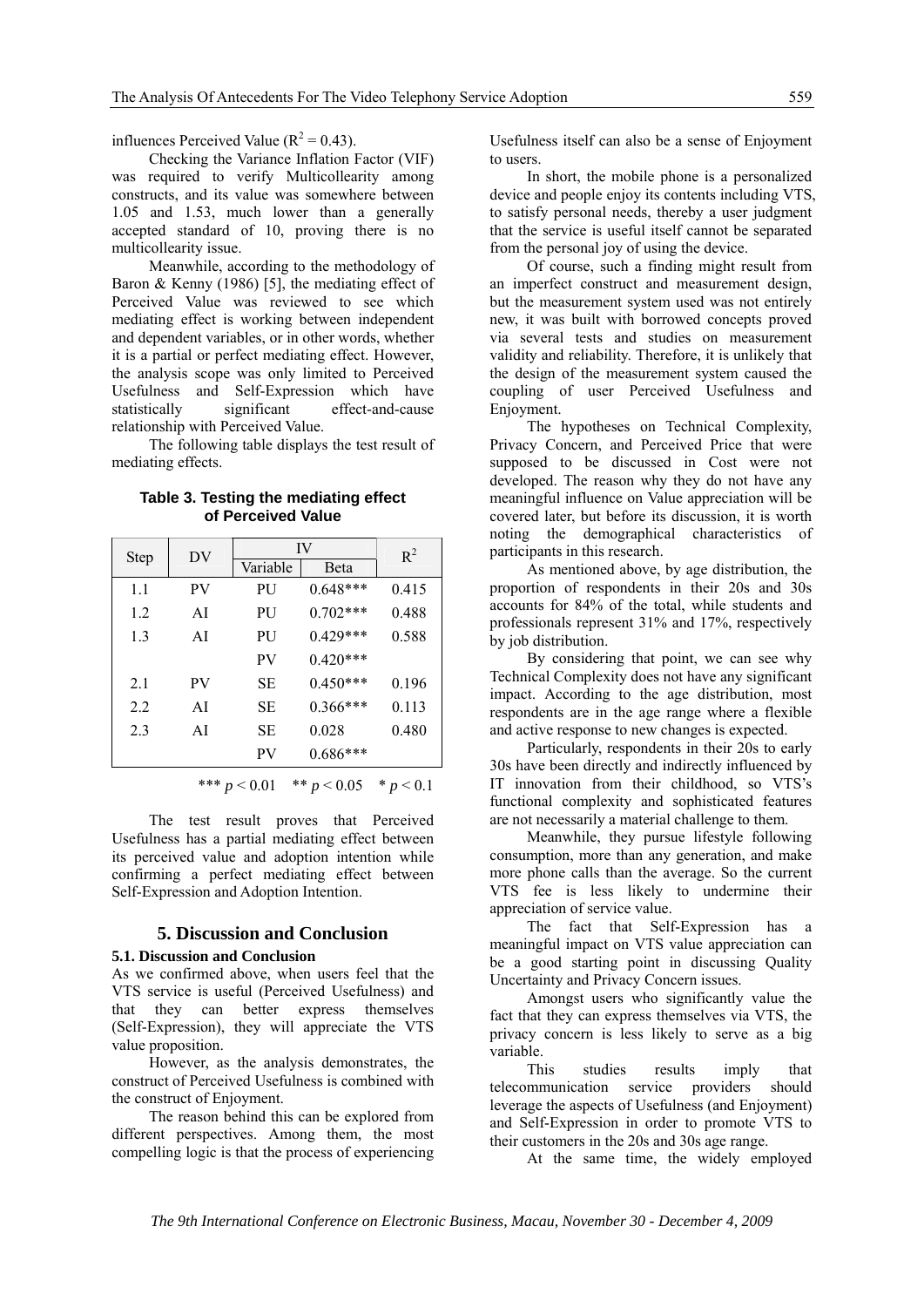marketing methods such as 'Easy Use' and 'Low Price' are unlikely to be effective in positioning VTS or in promoting its consumption, at least in the VTS target market of consumers in their 20s to 30s.

#### **5.2. Limitations and Future Research**

This study has several limitations as follows.

First, the majority of survey respondents were in their 20s and early 30s, thereby it is somewhat unreasonable to generalize the results obtained. Particularly, 4 constructs (e.g., Technical Complexity and Sacrifice) were shown not to have any significant impact on Perceived Value, largely attributable to the concentrated demographic distribution as above. Therefore, any future study should include respondents in their late thirties and above in order to allow a wider generalization of the result. Alternatively it might be useful to survey diverse age layers, across demographic boundaries, to compare the result by age distribution thereby enabling conclusions to be drawn in this key aspect.

Second, Perceived Usefulness and Enjoyment were coupled as one construct in the process of cause analysis, but the root cause of this is not fully explained. Any future study needs to confirm that the relationship between Perceived Usefulness and Enjoyment is truly equal, as inferred in the Discussion part.

### **Appendix**

| Construct               | Operational definition                                                                                                                   | Measure item                                                                                                                                                                                              |                  |
|-------------------------|------------------------------------------------------------------------------------------------------------------------------------------|-----------------------------------------------------------------------------------------------------------------------------------------------------------------------------------------------------------|------------------|
| Perceived Value         | Consumer's overall<br>assessment of the utility of a<br>product/service based on<br>perceptions of what is<br>received and what is given | Evaluation whether it is worth paying the<br>cost for VTS use<br>Recognition the need for investing time<br>and effort for more comfortable VTS<br>usage<br>Appreciation of comprehensive VTS<br>value    | [50]             |
| Adoption Intention      | Plan or determination to use VTS at<br>VTS usage intention<br>present or in the future                                                   |                                                                                                                                                                                                           | [9]              |
| Perceived Usefulness    | Perception of the usefulness<br>of VTS functions                                                                                         | The sense of usefulness that VTS<br>contributes to business tasks<br>Confidence that VTS improves working<br>performance<br>Confidence that VTS saves time and<br>effort supposed to be invested in works | [9]              |
| Enjoyment               | The sense of joy following<br>VTS use                                                                                                    | Appreciation of convenience following<br>VTS usage<br>The sense of joy VTS would bring                                                                                                                    | $[52]$<br>$[59]$ |
| Self-Expression         | Conviction that VTS<br>utilization expresses their<br>own social status and<br>personality to others                                     | Feeling that VTS usage makes<br>themselves early adopters, moving ahead<br>of others.<br>Confidence that using VTS displays their<br>own personality                                                      | $[42]$<br>$[52]$ |
| Technical<br>Complexity | The level of difficulty in<br>utilizing VTS terminal and<br>specific features                                                            | The level of difficulty in using VTS<br>functions                                                                                                                                                         | [9] [11]         |
| Perceived Price         | User's psychological<br>perception on VTS fee                                                                                            | Perception that VTS fee is expensive<br>Perception that VTS fee is reasonable                                                                                                                             | [61]             |
| Privacy Concern         | Privacy concern following<br>VTS usage                                                                                                   | Concern of both a caller and receiver<br>about privacy exposure                                                                                                                                           | $[38]$           |

#### **Appendix A. Operationalization of Constructs and Measure Items**

#### **Acknowledgement**

This research was supported by a grant (code 07-High Tech-A01) from High Tech Urban Development Program funded by Ministry of Land,

Transportation and Maritime Affairs of Korean government.

#### **References**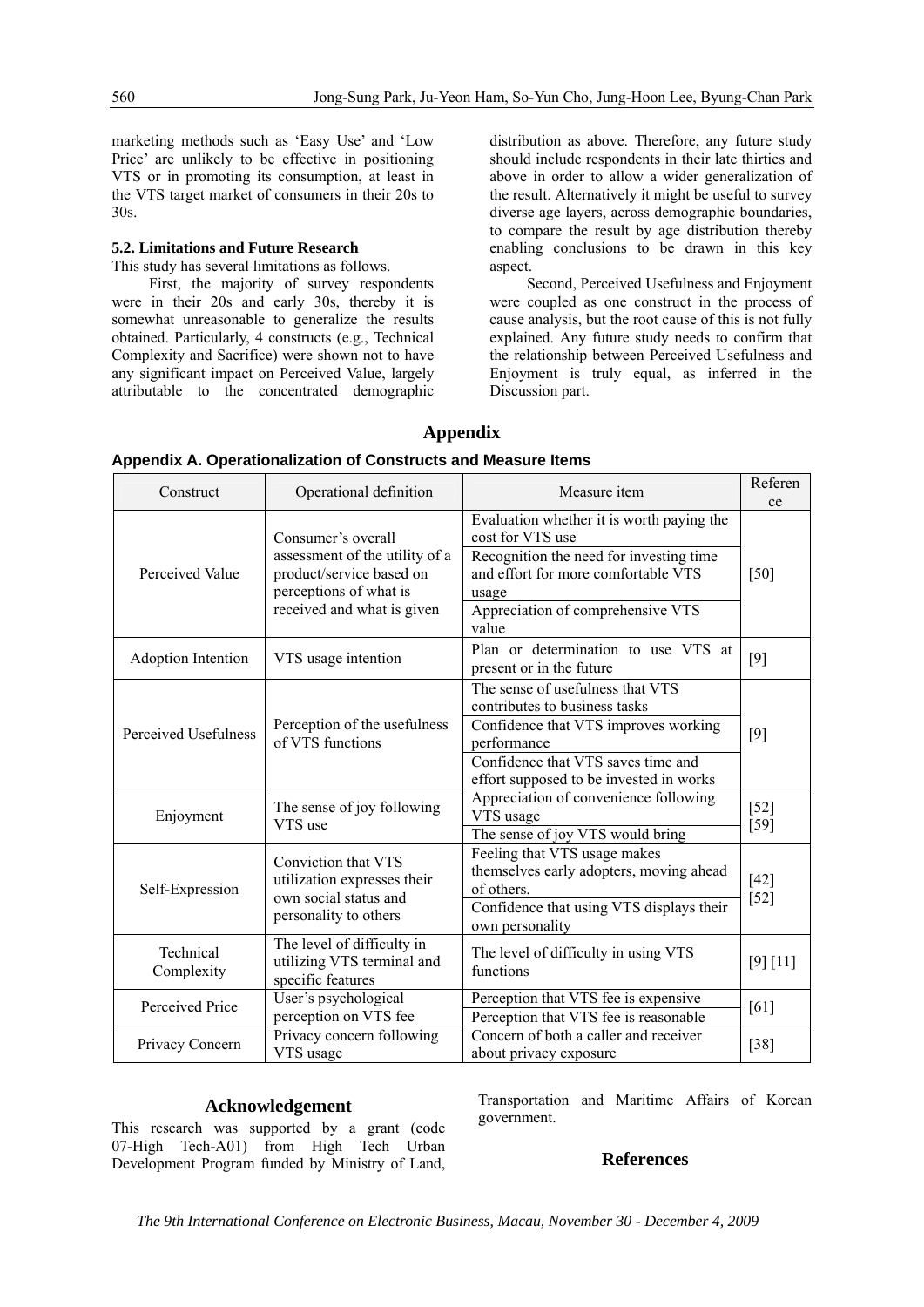- [1] Ajzen, I., and Fishbein, M. Understanding attitudes and predicting social behavior. Englewood Cliffs, NJ: Prentice-Hall, 1980
- [2] Andersson, P., and Heinonen, K. Acceptance of mobile services: insights from the Swedish market for mobile telephony. 2002
- [3] Bandura, A. Self-efficacy: Toward a unifying theory of behavioral change. Psychological review, 84(2), 1977, pp.191-215.
- [4] Bandura, A. The self system in reciprocal determinism. American Psychologist, 33(4), 1978, pp.344-358.
- [5] Baron, R., and Kenny, D. The moderator-mediator variable distinction in social psychological research: Conceptual, strategic, and statistical considerations. Journal of Personality and Social Psychology, 51(6), 1986, pp.1173-1182.
- [6] Bellenger, D., Steinberg, E., and Stanton, W. The Congruence of Store Image and Self Image: As It Relates to Store Loyalty. Journal of Retailing, 52(1), 1976, pp.17-32.
- [7] Chandon, P., Wansink, B., and Laurent, G. A benefit congruency framework of sales promotion effectiveness. The Journal of Marketing, 64(4), 2000, pp.65-81.
- [8] Chang, T., and Wildt, A. Price, product information, and purchase intention: an empirical study. Journal of the Academy of Marketing Science, 22(1), 1994, pp.16-27.
- [9] Davis, F. Perceived usefulness, perceived ease of use, and user acceptance of information technology. MIS Quarterly, 13(3), 1989, pp.319-340.
- [10] Davis, F., Bagozzi, R., and Warshaw, P. Extrinsic and Intrinsic Motivation to Use Computers in the Workplace 1. Journal of Applied Social Psychology, 22(14), 1992, pp.1111-1132.
- [11] DeLone, W., and McLean, E. Information systems success: the quest for the dependent variable. Information systems research, 3(1), 1992, pp.60-95.
- [12] DeSanctis, G. Expectancy theory as an explanation of voluntary use of a decision support system. Psychological Reports, 52(1), 1983, pp.247-260.
- [13] Dodds, W., Monroe, K., and Grewal, D. Effects of price, brand, and store information on buyers' product evaluations. Journal of Marketing Research, 28(3), 1991, pp.307-319.
- [14] Engel, J., Blackwell, R., and Kollat, D. Consumer Behavior. New York, NY: Holt, Rinehm and Winston, 1982
- [15] Erickson, G., and Johansson, J. The role of price in multi-attribute product evaluations. The Journal of Consumer Research, 12(2), 1985, pp.195-199.
- [16] Firat, A., and Venkatesh, A. Liberatory postmodernism and the reenchantment of consumption. The Journal of Consumer Research, 22(3), 1995, pp.239-267.
- [17] Fuerst, W., and Cheney, P. Factors affecting the perceived utilization of computer-based decision support systems in the oil industry. Decision Sciences, 13(4), 1982, pp.554-569.
- [18] Ginzberg, M. Early diagnosis of MIS implementation failure: promising results and unanswered questions. Management Science, 27(4), 1981, pp.459-478.
- [19] Grewal, D., Monroe, K., and Krishnan, R. The effects of price-comparison advertising on buyers' perceptions of acquisition value, transaction value, and behavioral intentions. The Journal of Marketing, 62(2), 1998, pp.46-59.
- [20] Helson, H. Adaptation-level theory. New York, NY: Harper & Row 1964
- [21] Holbrook, M., and Hirschman, E. The Experiential Aspects of Consumption: Consumer Fantasies, Feelings, and Fun. Journal of Consumer Research, 9(2), 1982, pp.132-140.
- [22] Hong, S., and Kim, M. The Determinants of Brand Equity in Mobile Telecommunication Service and Its Influence on HSDPA Service Provider Choice. The Journal of Korea Information and Communications Society, 32(8), 2007, pp.553-562.
- [23] Howard, J., and Sheth, J. The Theory of Buyer Behavior. New York, NY: John Wiley & Sons, 1969
- [24] Ives, B., Olson, M., and Baroudi, J. The measurement of user information satisfaction. Communicatios of ACM, 26(10), 1983, pp.785-793.
- [25] Jacoby, J., Szybillo, G., and Busato-Schach, J. Information acquisition behavior in brand choice situations. The Journal of Consumer Research, 3(4), 1977, pp.209-216.
- [26] Jeong, J. (2007). In-depth Analysis Report on the Korean 3G Market. Electronic Times, from www.etnews.co.kr/news/detain.html?id=20071 2200135
- [27] Kim, H., Chan, H., and Gupta, S. Value-based adoption of mobile internet: an empirical investigation. Decision Support Systems, 43(1), 2007, pp.111-126.
- [28] Kim, H., and Kim, J. An Empirical Research on Important Factors of Mobile Internet Usage. Asia Pacific Journal of Information Systems, 12(3), 2002, pp.89-113.
- [29] Kim, J., and Jeong, I. The Antecedents for the Intention to use of HSDPA Mobile Phone. Paper presented at the The Korea Society of Management Information Systems Conference,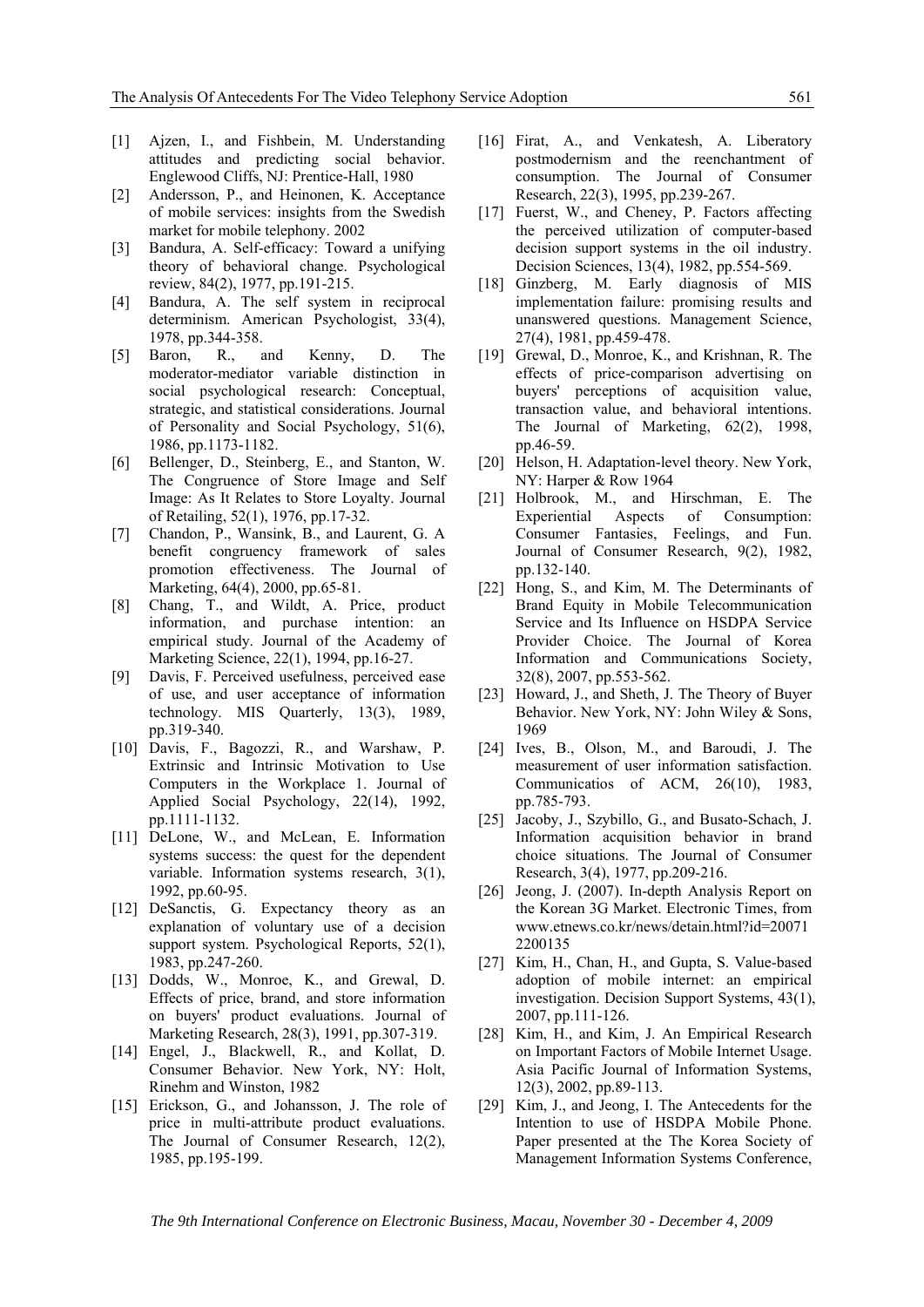Seoul. 2007

- [30] Kim, Y. A Study on Multi-sensical, Emotional and Social aspects of Video-telephony : Focusing on Early Users' Culture. The Korean Society for Journalism & Communication Studies, 52(2), 2008, pp.96-124.
- [31] Leung, L., and Wei, R. More than just talk on the move: Uses and gratifications of the cellular phone. Journalism and Mass Communication Quarterly, 77(2), 2000, pp.308-320.
- [32] Mathwick, C., Malhotra, N., and Rigdon, E. Experiential value: conceptualization, measurement and application in the catalog and Internet shopping environment☆. Journal of Retailing, 77(1), 2001, pp.39-56.
- [33] McDougall, G., and Levesque, T. Customer satisfaction with services: putting perceived value into the equation. Journal of Services Marketing, 14(5), 2000, pp.392-410.
- [34] Monroe, K. Buyers' subjective perceptions of price. Journal of Marketing Research, 10(1), 1973, pp.70-80.
- [35] Moore, G., and Benbasat, I. Development of an instrument to measure the perceptions of adopting an information technology innovation. Information Systems Research, 2(3), 1991, pp.192-222.
- [36] Noll, A. Anatomy of a failure: Picturephone revisited. Telecommunications policy, 16(4), 1992, pp.307-316.
- [37] Nunnally, J. Psychometric theory. New York, NY: McGraw-Hill, 1978
- [38] O'Hara, K., Black, A., and Lipson, M. Everyday practices with mobile video telephony. Paper presented at the The SIGCHI conference on Human Factors in computing systems Montréal, Québec, Canada 2006
- [39] Parasuraman, A. Reflections on gaining competitive advantage through customer value. Journal of the Academy of Marketing Science, 25(2), 1997, pp.154-161.
- [40] Park, J. Adoption Characteristics and Activating for HSDPA in Korea. The Journal of Electronics and Communication Trend Analysis, 24(1), 2009, pp.101-112.
- [41] Pihlstrom, M., and Brush, G. Comparing the perceived value of information and entertainment mobile services. Psychology and Marketing, 25(8), 2008, pp.732-755.
- [42] Rintamaki, T., Kanto, A., Kuusela, H., and Spence, M. Decomposing the value of department store shopping into utilitarian, hedonic and social dimensions: Evidence from Finland. International Journal of Retail & Distribution Management, 34(1), 2006, pp.6-24.
- [43] Robey, D. User attitudes and management

information system use. The Academy of Management Journal, 22(3), 1979, pp.527-538.

- [44] Roger, E., and Shoemaker, F. Communication of innovation. New York, NY: The Free Press, 1971
- [45] Schnaars, S., and Wymbs, C. On the persistence of lackluster demand the history of the video telephone. Technological Forecasting & Social Change, 71(3), 2004, pp.197-216.
- [46] Schultz, R., and Slevin, D. (1975). Implementation and organizational validity: An empirical investigation. In R. Schultz and D. Slevin (Eds.), Implementing operations research/management science (pp. 153-182). New York, NY: American Elsevier.
- [47] Sellen, A. Remote conversations: The effects of mediating talk with technology. Human-computer interaction, 10(4), 1995. pp.401-444.
- [48] Sheth, J. Patronage, Behavior and Retail Management. New York, NY: Elsevier Science Publishing, 1983
- [49] Sheth, J., Newman, B., and Gross, B. Why we buy what we buy: a theory of consumption values. Journal of Business Research, 22(2), 1991, pp.159-170.
- [50] Sirdeshmukh, D., Singh, J., and Sabol, B. Consumer trust, value, and loyalty in relational exchanges. The Journal of Marketing, 66(1), 2002, pp.15-37.
- [51] Sirgy, M., Grewal, D., and Mangleburg, T. Retail Environment, Self-Congruity, and Retail Patronage An Integrative Model and a Research Agenda. Journal of Business Research, 49(2), 2000, pp.127-138.
- [52] Sweeney, J., and Soutar, G. Consumer perceived value: the development of a multiple item scale. Journal of Retailing, 77(2), 2001, pp.203-220.
- [53] Sweeney, J., Soutar, G., and Johnson, L. Retail service quality and perceived value A comparison of two models. Journal of Retailing and Consumer Services, 4(1), 1997, pp.39-48.
- [54] Taylor, S., and Todd, P. Assessing IT usage: The role of prior experience. MIS Quarterly, 19(4), 1995, pp.561-570.
- [55] Thaler, R. Mental accounting and consumer choice. Marketing science, 4(3), 1985, pp.199-214.
- [56] Thompson, R., Higgins, C., and Howell, J. Influence of experience on personal computer utilization: testing a conceptual model. Journal of Management Information Systems, 11(1), 1994, pp.167-187.
- [57] Tornatzky, L., and Klein, K. Innovation characteristics and innovation adoption-implementation: A meta-analysis of findings. IEEE Transactions on engineering